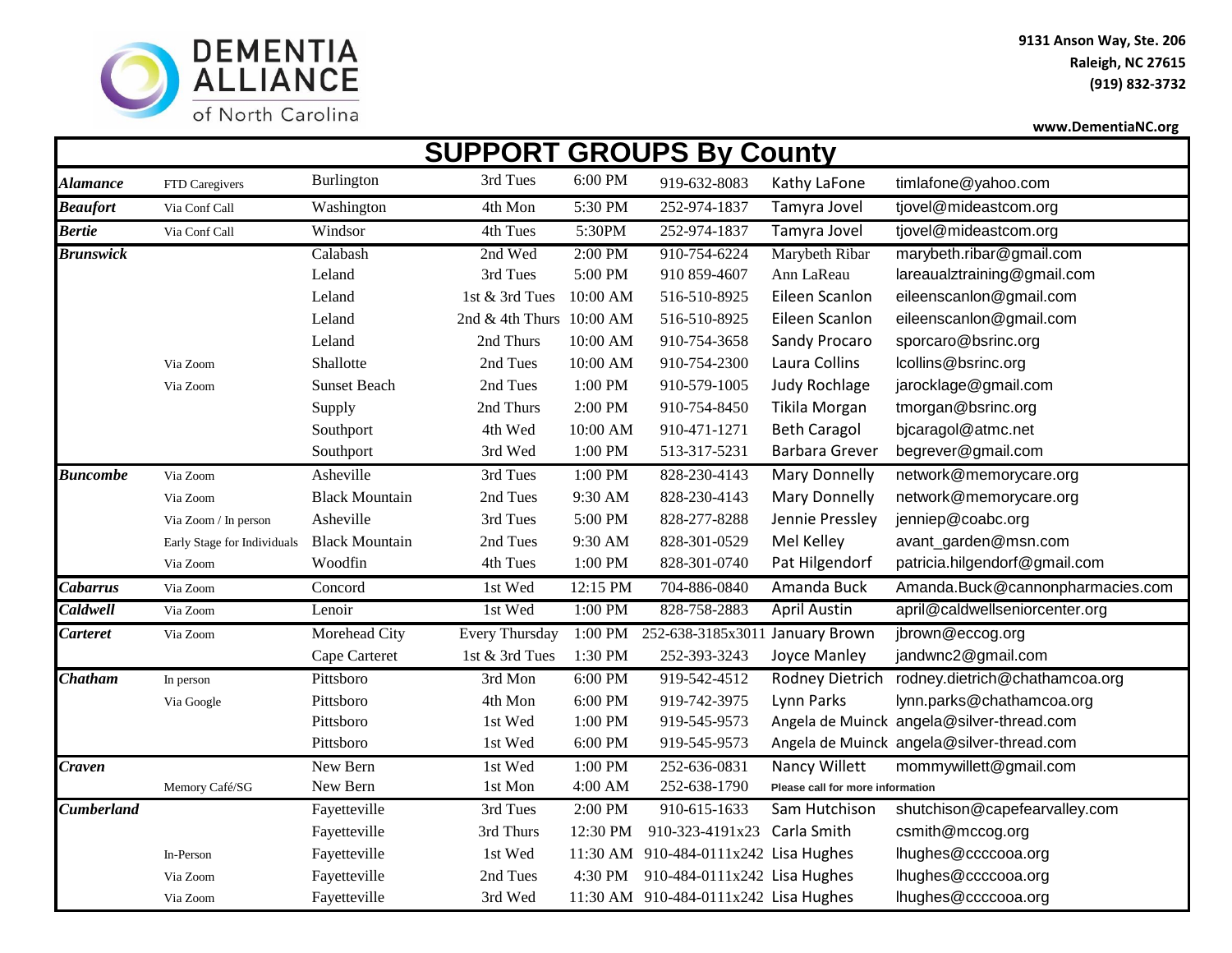

## **SUPPORT GROUPS By County**

| <b>Dare</b>      |                                         | Kitty Hawk           | 3rd Thurs         | 1:00 PM  | 252-480-3354 | Gail Sonnesso          | gsonnesso@gmail.com                           |
|------------------|-----------------------------------------|----------------------|-------------------|----------|--------------|------------------------|-----------------------------------------------|
|                  |                                         | Kill Devil Hills     | 2nd Wed           | 2:30 PM  | 908-642-7828 | Anne Kelleher          | akelleh6@hotmail.com                          |
| <b>Davie</b>     | Via Zoom                                | Mocksville           | <b>Every Tues</b> | 10:00 AM | 336-753-6233 | <b>Kelly Sloan</b>     | ksloan@daviecountync.gov                      |
| <b>Davidson</b>  | Via Zoom                                | Lexington            | 3rd Wed           | 2:00 PM  | 336-249-2155 | Catherine Pyle         | cpyle@lifecenterdavidson.com                  |
|                  |                                         | Thomasville          | 1st Thur          | 1:00 PM  | 336-474-3624 | Bob Symanski           | rsymanski@vchas.org                           |
| <b>Duplin</b>    |                                         | Kenansville          | 1st Tues          | 6:00 PM  | 910-296-2140 | <b>Melisa Brown</b>    | melisab@duplincountync.com                    |
| <b>Durham</b>    | Via Zoom                                | Durham               | 2nd & 4th Thurs   | 6:30 PM  | 919-660-7542 | Natalie Leary          | natalie.leary@duke.edu                        |
|                  | Caregiver of somone in LTC Zoom Durham  |                      | 3rd Tues          | 12:00 PM | 919-660-7543 | Natalie Leary          | natalie.leary@duke.edu                        |
|                  | Caregivers in African American Zoom     | Durham               | 3rd Tues          | 7:00 PM  | 919-660-7508 |                        | Tiffany Summers tiffancy.summers@duke.edu     |
|                  | Young onset Via Zoom                    | Durham               | 2nd & 4th Tues    | 7:00 PM  | 919-660-7565 | Janeli McNeal          | Janeli.mcneal@duke.edu                        |
|                  | Person Living w/Dementia Zoom Durham    |                      | 3rd Mon           | 11:00 AM | 919-660-7565 | Janeli McNeal          | Janeli.mcneal@duke.edu                        |
|                  | Daughters Via Zoom                      | Durham               | 1st & 3rd Wed     | 12:00PM  | 919-660-7509 | Bobbi Matchar          | barbara.matchar@duke.edu                      |
|                  | Care Partner Via Zoom                   | Durham               | 2nd Tues          | 10:30 AM | 919-660-7509 | Bobbi Matchar          | barbara.matchar@duke.edu                      |
| <b>Edgecombe</b> |                                         | Tarboro              | 2nd Tues          | 1:00 PM  | 252-234-5984 | Ashleigh Glover        | aglover@ucpcog.org                            |
| <b>Forsyth</b>   | FTD Caregivers                          | Winston-Salem        | 2nd Mon           | 7:00PM   | 336-399-6968 | Rona Klein             | points14@live.com                             |
|                  |                                         | Winston-Salem        | Every Wed         | 11:00 AM | 336-724-2155 |                        | Sharon Welborn swelborn@seniorservicesinc.org |
|                  |                                         | Winston-Salem        | Every Fri         | 12:15 PM | 336-724-2155 |                        | Sharon Welborn swelborn@seniorservicesinc.org |
| Franklin         | Via Zoom/In-Person                      | Louisburg            | 3rd Mon           | 7:00 PM  | 919-496-1131 | <b>Wendy Hunter</b>    | whunter@franklincountync.us                   |
| <b>Granville</b> |                                         | Oxford               | 1st Tues          | 2:30 PM  | 919-690-3237 | Gail Barnes-Hall       | ghall@granvillemedical.com                    |
| <b>Greene</b>    | Via Zoom                                | Snow Hill            | 4th Wed           | 2:00 PM  | 252-747-5436 | Sharon Harrison        | sharon.harrison@greenecountync.gov            |
| <b>Guilford</b>  | In-Person                               | Greensboro           | 2nd Mon           | 12:30 PM | 336-545-4245 | Jodi Kolada            | jkolada@well-spring.org                       |
|                  | In-Person                               | Greensboro           | <b>Last Tues</b>  | 6:00 PM  | 336-545-4245 | Jodi Kolada            | jkolada@well-spring.org                       |
|                  | In-Person                               | <b>High Point</b>    | 1st Wed           | 1:00 PM  | 336-545-4245 | Jodi Kolada            | jkolada@well-spring.org                       |
|                  | Male only caregiver Via Zoom Greensboro |                      | 1st Wed           | 11:00 AM | 336-373-4248 | <b>Alexis Williams</b> | williamsa@caregiverconnect.online             |
|                  | Via Zoom                                | Greensboro           | 2nd Thurs         | 7:00 PM  | 336-373-4248 | <b>Alexis Williams</b> | williamsa@caregiverconnect.online             |
|                  | Via Zoom                                | Greensboro           | 4th Tues          | 10:00 AM | 336-373-4248 | <b>Alexis Williams</b> | williamsa@caregiverconnect.online             |
| <b>Halifax</b>   |                                         | Enfield              | 2nd Wed           | 12:30 PM | 252-234-5984 | Ashleigh Glover        | aglover@ucpcog.org                            |
|                  |                                         | Roanoke Rapids       | 3rd Wed           | 12:30 PM | 252-234-5984 | Ashleigh Glover        | aglover@ucpcog.org                            |
|                  |                                         | <b>Scotland Neck</b> | 4th Tues          | 12:30 PM | 252-234-5984 | Ashleigh Glover        | aglover@ucpcog.org                            |
| <b>Harnett</b>   |                                         | Lillington           | 3rd Thurs         | 11:00AM  | 910-814-6075 |                        |                                               |
| <b>Haywood</b>   |                                         | Waynesville          | 4th Tues          | 5:30 PM  | 828-926-0018 | Marian Badgley         | mwbadgley@bellsouth.net                       |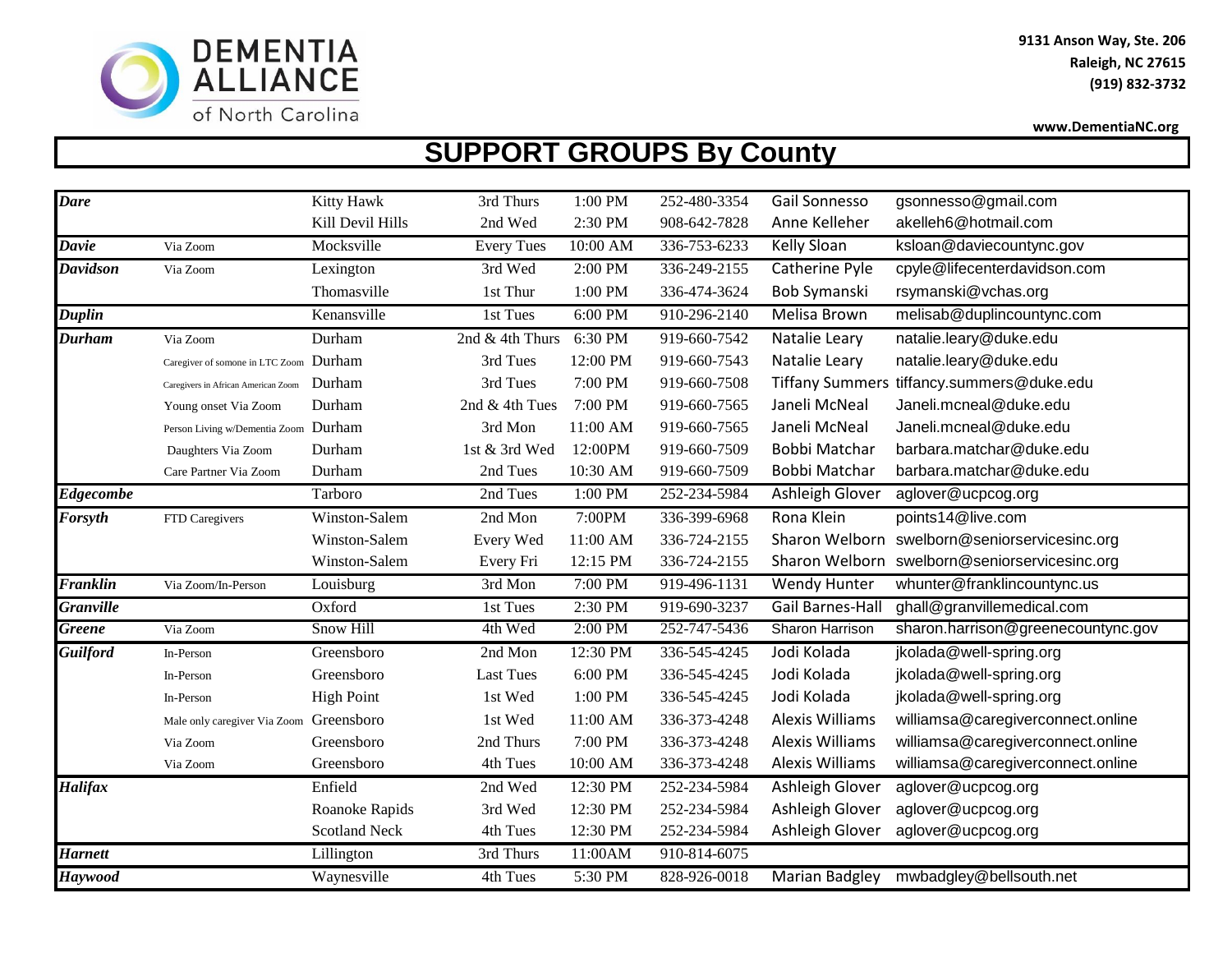

## **SUPPORT GROUPS By County**

| <b>Henderson</b>     | Via Zoom                                      | Fletcher       | 1st Tues                  | 1:00 PM   | 828-301-0740                   | Pat Hilgendorf          | patricia.hilgendorf@gmail.com                     |
|----------------------|-----------------------------------------------|----------------|---------------------------|-----------|--------------------------------|-------------------------|---------------------------------------------------|
|                      |                                               | Hendersonville | 3rd Tues                  | 3:30 PM   | 828-696-9799                   | Lisa Kauffman           | lisakauffman561@gmail.com                         |
|                      | Spouse Group                                  |                | 3rd Tues                  | 1:30 PM   | 828-696-9799                   | Lisa Kauffman           | lisakauffman561@gmail.com                         |
| <b>Hertford</b>      | Via Zoom                                      | Ahoskie        | 4th Tues                  | 11:00AM   | 252-974-1837                   | Tamyra Jovel            | tjovel@mideastcom.org                             |
| <b>Iredell</b>       | FTD Caregivers                                | Mooresville    | 3rd Mon                   | 10:30 AM  | 704-442-5594                   | Charles Elligson        | charles41elligson@gmail.com                       |
| <b>Johnston</b>      | Via Zoom                                      | Clayton        | 4th Thurs                 | $6:00$ PM | 919-934-6066                   | Joyce Holloman          | joyce@cssjohnston.org                             |
|                      | Via Zoom                                      | Smithfield     | 4th Thurs                 | 1:30 PM   | 919-934-6066                   | Joyce Holloman          | joyce@cssjohnston.org                             |
| Lee                  | Via Zoom                                      | Sanford        | 1st/3rd Thurs             | 1:00PM    | 919-776-0501 x2230 Holly Hight |                         | hhight@leecountync.gov                            |
| Lenoir               |                                               | Kinston        | 2nd Thurs                 | 5:00 PM   | 252-361-1750                   |                         | Amanda Haddock knmtg@hhhunt.com                   |
| <b>Martin</b>        | Via Conf Call                                 | Williamston    | 2nd Mon                   | 11:00 AM  | 252-974-1837                   | Tamyra Jovel            | tjovel@mideastcom.org                             |
| <b>Mecklenburg</b>   | FTD Caregivers                                | Charlotte      | 2nd Sun                   | 3:00 PM   | 704-442-5594                   | <b>Charles Elligson</b> | charles41elligson@gmail.com                       |
| <b>Moore</b>         | Via Zoom                                      | Pinehurst      | 1st Tues                  | 11:00 AM  | 910-695-0011                   | Robin Hutchings         | angelab@aoscaremanagement.com                     |
|                      | In-Person                                     | Pinehurst      | 2nd and 4th Tues 10:30 AM |           | 910-715-4224                   | Kelly Pritchard         | kprtichard@firsthelath.org                        |
|                      | In-Person                                     | West End       | 3rd Tues                  | 11:00 AM  | 910-947-4186                   | Alveda Person           | aperson1@moorecountync.gov                        |
| <b>Nash</b>          |                                               | Nashville      | 3rd Tues                  | $3:00$ PM | 252-459-1691                   | <b>Wendy Perry</b>      | wendy.perry@nashcountync.gov                      |
|                      |                                               | <b>Bailey</b>  | 2nd Tues                  | 3:00 PM   | 252-459-1691                   | <b>Wendy Perry</b>      | wendy.perry@nashcountync.gov                      |
| New Hanover Via Zoom |                                               | Wilmington     | 1st Tues                  | 12:00 PM  | 910-274-0343                   | Kandance Gray           | kgray@capefearcog.org                             |
|                      |                                               | Wilmington     | 1st Mon                   | 10:00 AM  | 910-512-2407                   | Gail Gibson             | gt99gibson@gmail.com                              |
|                      | Early Stage Individuals/Caregivers Wilmington |                | 3rd Wed                   | 10:00AM   | 910-798-6445                   | Andrew Zeldin           | azeldin@nhcgov.com                                |
|                      | Via Zoom                                      | Wilmington     | 2nd Mon                   | 11:30 AM  | 910-392-6899                   | <b>Holly Hines</b>      | hhines@libertyseniorliving.com                    |
|                      |                                               | Wilmington     | 2nd Thurs                 | 10:30 AM  | 910-796-7955                   | Candy Lee               | candy.lee@lcfh.org                                |
|                      | Via Zoom                                      | Wilmington     | 4th Mon                   | 5:30 PM   | 336-558-6539                   | Carol Wise              | carolwise01@gmail.com                             |
|                      | Via Zoom                                      | Wilmington     | 2nd Thurs                 | 1:00 PM   | 336-558-6539                   | Carol Wise              | carolwise01@gmail.com                             |
|                      | Good Vibration (Early stages) Zoom Wilmington |                | 3rd Tues                  | 10:00 AM  | 910-515-0387                   | Erin Gora               | erin.gora@lifecare.org                            |
|                      | Creative outlet for caregivers Wilmington     |                | 2nd Tues                  | 1:00 PM   | 910-798-6435                   | <b>Becky Hayes</b>      | rhayes@nhcgov.com                                 |
| <b>Northampton</b>   |                                               | Jackson        | 3rd Thurs                 | 11:00 AM  | 252-234-5958                   |                         | Rebecca Stapleton RStapleton@ucpcog.org           |
| <b>Onslow</b>        | provides adult day care services Jacksonville |                | 2nd Tues                  | 2:00 PM   | 910-989-3007                   | Charmony Clark          | charmony_clark@onslowcountync.gov                 |
| <b>Orange</b>        | In Person & Zoom                              | Chapel Hill    | 2nd/4th Fri               | 10:30AM   | 919-245-4253                   |                         | Kim Lamon-Laperfido kloperfido@orangecountync.gov |
|                      | Via Zoom                                      | Chapel Hill    | 3rd Wed                   | 12:00 PM  | 919-967-7570                   | Paul Klever             | paul@charleshouse.org                             |
|                      | Via Zoom                                      | Hillsborough   | 2nd & 4th Thurs           | 1:00 PM   | 919-245-4253                   | Kendall Kopchick        | kkopchick@orangecountync.gov                      |
| Pamlico              |                                               | Bayboro        | 1st & 3rd Mon             | 2:00 PM   | 252-745-7196                   | Violet Ollison          | violet.ollison@pamlicocounty.org                  |
| <b>Person</b>        |                                               | Roxboro        | 4th Thurs                 | $6:00$ PM | 336-599-7484                   | Maynell Harper          | maynell.harper@personseniors.org                  |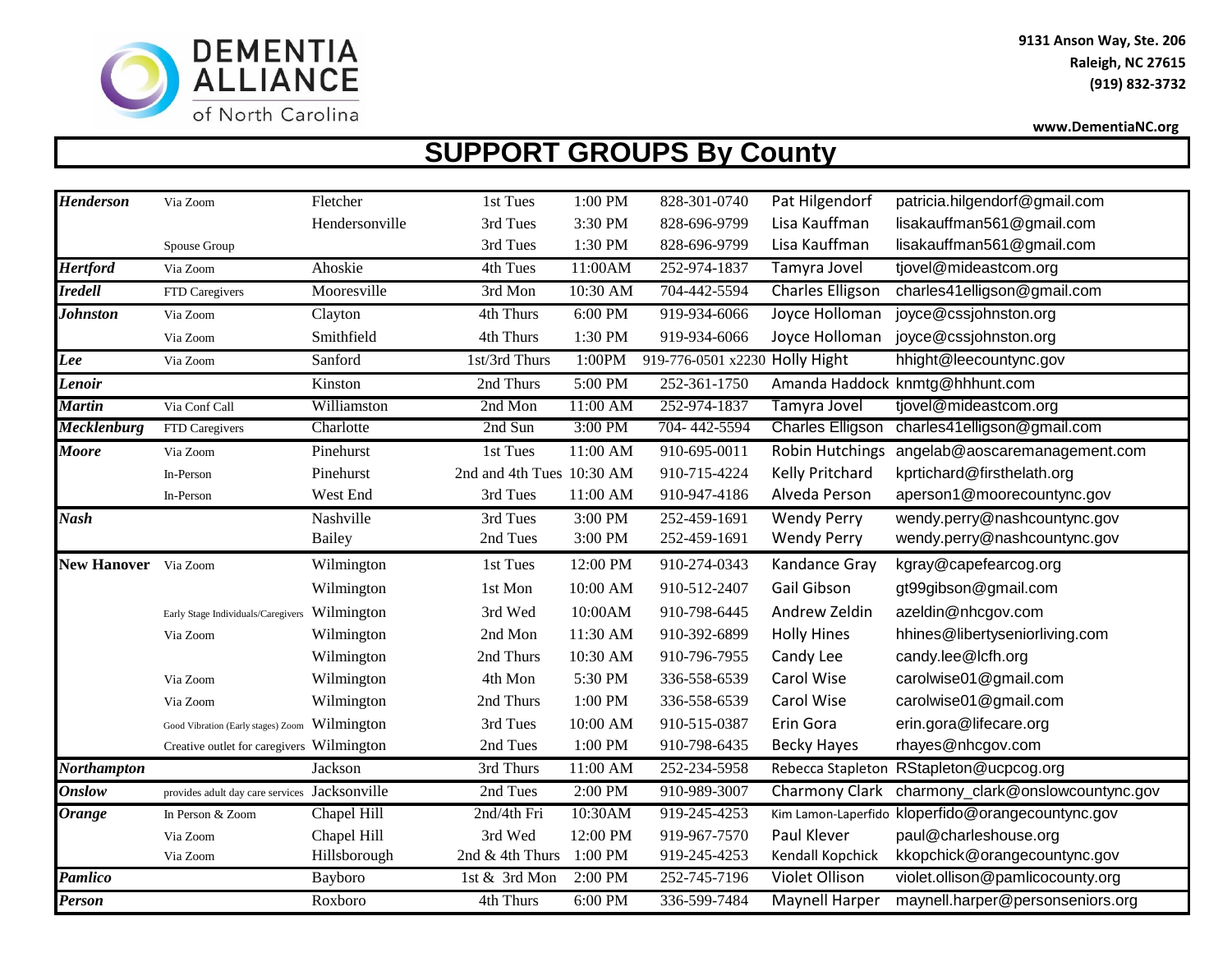

|                   |                                   |                    |               |           | <b>SUPPORT GROUPS By County</b> |                          |                                  |
|-------------------|-----------------------------------|--------------------|---------------|-----------|---------------------------------|--------------------------|----------------------------------|
| Perquimans        |                                   | Hertford           | 2nd Mon       | $1:00$ PM | 252-404-7090                    | Lynne Raisor             | Iraisor@accog.org                |
| <b>Pitt</b>       |                                   | Farmville          | 2nd Monday    | 10:00 AM  | 252-531-9460                    | <b>Edwina Bailey</b>     | baileybunch2@icloud.com          |
|                   |                                   | Greenville         | 4th Tues      | 6:00 PM   | 252-414-3230                    | Amanda Biggs             | abiggs@accog.org                 |
|                   |                                   | Greenville         | 2nd Tues      | 6:00 PM   | 252-830-8944                    | <b>Ashley Garner</b>     | gvad@hhhunt.com                  |
|                   |                                   | Greenville         | 3rd Tues      | 10:00 AM  | 252-355-5677                    | Malcolm Smith            | malcolm@silvercareweb.com        |
| <b>Robeson</b>    |                                   | Pembroke           | 1st Tues      | 5:00 PM   | 910-775-9779                    | <b>Stephanie Powers</b>  | Stephanie.Powers@Ircog.org       |
| <b>Rockingham</b> | In Person & Zoom                  | Reidsville         | 2nd Thurs     | 6:00 PM   | 336-347-2328                    | <b>Asheley Cooper</b>    | acooper@adtsrc.org               |
| <b>Rowan</b>      |                                   | Salisbury          | 4th Thurs     | 5:30 PM   | 704-603-2778                    | <b>Teresa Dakins</b>     | TDakins@trinityathome.net        |
| <b>Stanly</b>     |                                   | Albemarle          | 1st Fri       | 10:00AM   | 704-986-3769                    | Aleshia Holland          | aholland@stanlycountync.gov      |
| <b>Stokes</b>     |                                   | King/Danbury       | 1st Tues      | $6:00$ PM | 336-983-0751                    | Paula Hall               | phall@ci.king.nc.us              |
| Wake              | Via Zoom                          | Apex               | 4th Thurs     | 7:00 PM   | 919-319-1294                    | Peggy Kline              | uofkgrad@gmail.com               |
|                   | Online                            | Apex               | 2nd Thurs     | 10:30 AM  | 919-303-9990                    |                          | Tonya Headen-Lee axed@hhhunt.com |
|                   | Via Zoom                          | Cary               | 3rd Mon       | 7:00 PM   | 919-630-9232                    | Lou Paules               | Impaules@gmail.com               |
|                   |                                   | Cary               | 3rd Thurs     | 10:00 AM  | 919-961-6589                    | Kathy Montero            | kathymontero3@gmail.com          |
|                   | Via Zoom                          | Cary               | 3rd Tues      | 10:30 AM  | 919-447-4494                    | Mary Arthur              | marthur@glenaire.org             |
|                   | Via Zoom                          | Cary               | 2nd Mon       | 4:00 PM   | 919-410-3149                    | Nancy Stolfo-Corti       | nacchianti@gmail.com             |
|                   | Via Zoom                          | Cary               | 3rd Thurs     | 7:00 PM   | 919-460-5959                    | Lynn Bailey              | vwhitley@brookdale.com           |
|                   |                                   | Cary               | 3rd Wed       | 11:00 AM  | 919-999-8561                    | Krystal Wolfe            | support.triangle@OYLHC.com       |
|                   |                                   | Fuquay Varina      | 1st Tues      | 6:30 PM   | 919-210-7525                    | <b>Kathy Seawell</b>     | sakatielong@hotmail.com          |
|                   |                                   | Knightdale         | 1st Wed       | 7:00 PM   | 919-815-8128                    | Jennifer Dewberry Taylor | tayloredhealthcarepllc@gmail.com |
|                   | Caregiver class/support -Zoom     | <b>Wake Forest</b> | 3rd Wed       | 10:00 AM  | 828-429-7905                    | Pat Synder               | patsnyder137@gmail.com           |
|                   |                                   | Wendell            | Call          | Call      | 984-232-4215                    | Nancy Broadwell          | raleighsc@rfsnc.org              |
|                   | Via Zoom                          | Raleigh            | 3rd Thurs     | 6:00 PM   | 919-847-3202                    | <b>Tracy Taylor</b>      | tracy.taylor@kiscosl.com         |
|                   | Lewy Body Dementia - Zoom Raleigh |                    | 2nd Thurs     | 10:00 AM  | 919-616-2776                    | Loree Idol               | idol.loree@gmail.com             |
|                   | FTD Caregivers - Zoom             | Raleigh            | 3rd Tues      | 7:00 PM   | 919-538-4827                    | Paul Lester              | pblester58@gmail.com             |
|                   |                                   | Raleigh            |               |           | 919-946-0876                    | Chad Thomsen             | chad.thomsen@gmail.com           |
|                   | Via Zoom                          | Raleigh            | 3rd Mon       | 6:00 PM   | 919-848-0303                    | <b>Rachel Strauss</b>    | rbs.vol@gmail.com                |
|                   | In Person & Zoom                  | Raleigh            | 1st Wed       | 1:00 PM   | 919-675-3155                    | Kathleen Boate'          | kboate@msn.com                   |
|                   | Via Zoom                          | Raleigh            | 3rd Wed       | 7:00 PM   | 919-215-2331                    | Lynne Carpenter          | lynne@phicare.com                |
|                   |                                   | Raleigh            | 1st Wed       | 11:00 AM  | 919-999-8561                    | Krystal Wolfe            | support.triangle@OYLHC.com       |
|                   |                                   | Raleigh            | 3rd Tues      | 12:30 PM  | 919-250-0255                    | Sandra Taranto           | ered@hhhunt.com                  |
|                   |                                   | Raleigh            | 3rd Thurs     | 6:00 PM   | 919-208-1667                    | Lisa Lawson              | msladylawson@gmail.com           |
|                   | Via Zoom                          | Raleigh            | 2nd & 4th Wed | 3:30PM    | 919-832-7227                    | <b>Matt Frazier</b>      | mfrazier@esumc.org               |